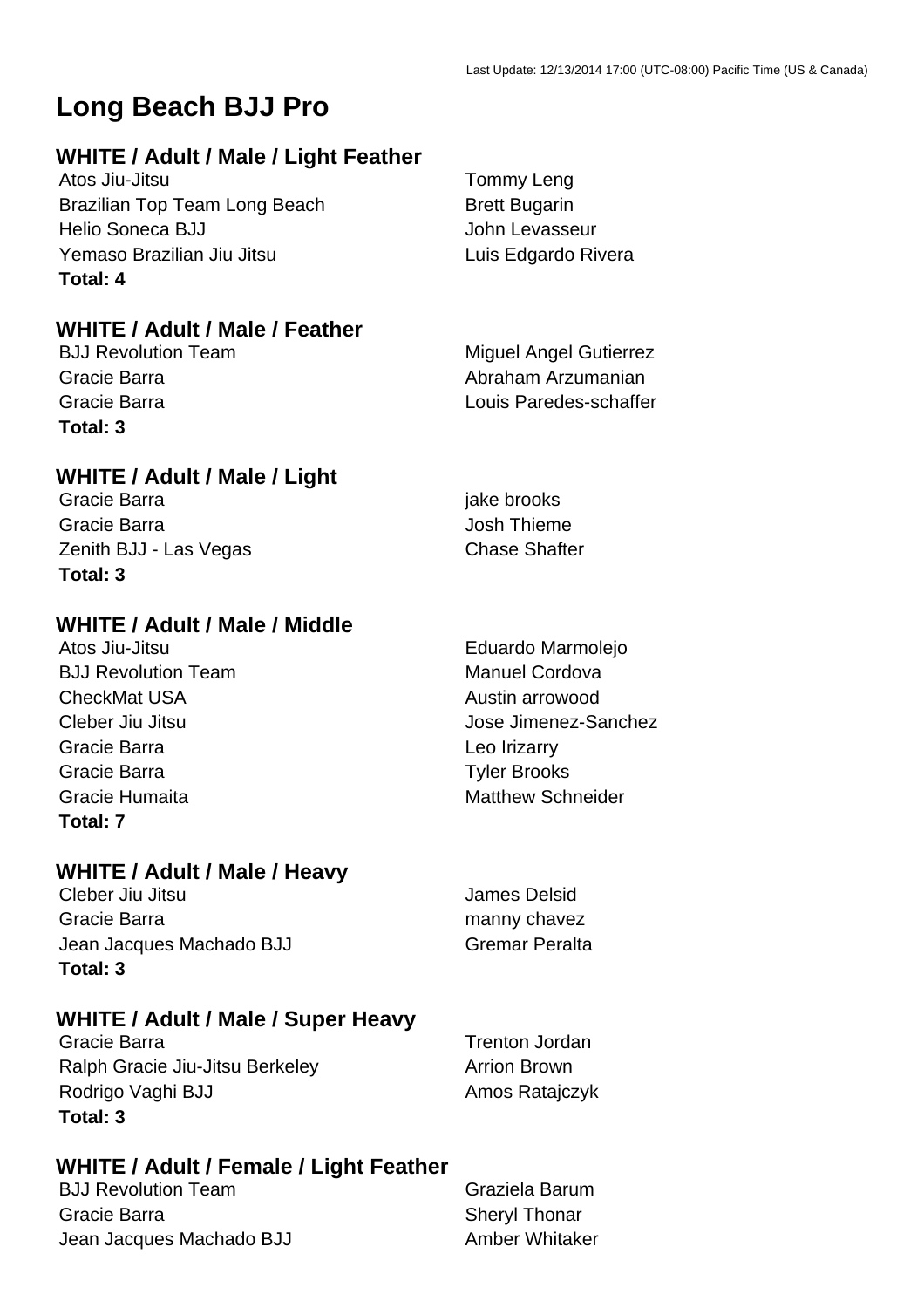## **WHITE / Adult / Female / Feather**

Atos Jiu-Jitsu Veronica Hamzeh Gracie Barra **Alexis** Paredes-schaffer Gracie Humaita Natalia Romo Werdum Combat Team USA Debora Oliven **Total: 4**

## **WHITE / Adult / Female / Light**

**BJJ Revolution Team Satu Terrell** Carlson Gracie Team **Darcie Trejo** Gracie Gym **Beatrick** Galindo Surfight Jiu-Jitsu **Angelica Tapeceria** Angelica Tapeceria **Total: 5**

Grappling Unlimited **Makanaha'aheoanakupuna H. Reilly** 

## **WHITE / Adult / Female / Middle**

BJJ Revolution Team Karla Carrillo Cascao Jiu-Jitsu Leilani Wong Wui Gracie Humaita Genevieve Bennett **Total: 3**

## **WHITE / Adult / Female / Medium Heavy**

| Gracie Barra             | Kathryn Bennett   |
|--------------------------|-------------------|
| Gracie Jiu-Jitsu Academy | Anjani Siddhartha |
| Total: 2                 |                   |

## **WHITE / Master 1 / Male / Feather**

Cavalcanti BJJ - Carlson Gracie Las Vegas Luigi Cleto Surfight Jiu-Jitsu **Rudolph Costa Total: 2**

## **WHITE / Master 1 / Male / Light**

Gracie Gym Gil Galindo **Total: 1**

## **WHITE / Master 2 / Male / Light**

Gracie Barra **Anastasio** Vazquez Gracie Humaita **Robert Chaney Total: 2**

## **WHITE / Master 2 / Male / Ultra Heavy**

Gracie Barra **Nolan Archer** Nolan Archer Lovato Jiu-Jitsu **Michael Clark Total: 2**

## **WHITE / Master 3 / Male / Feather**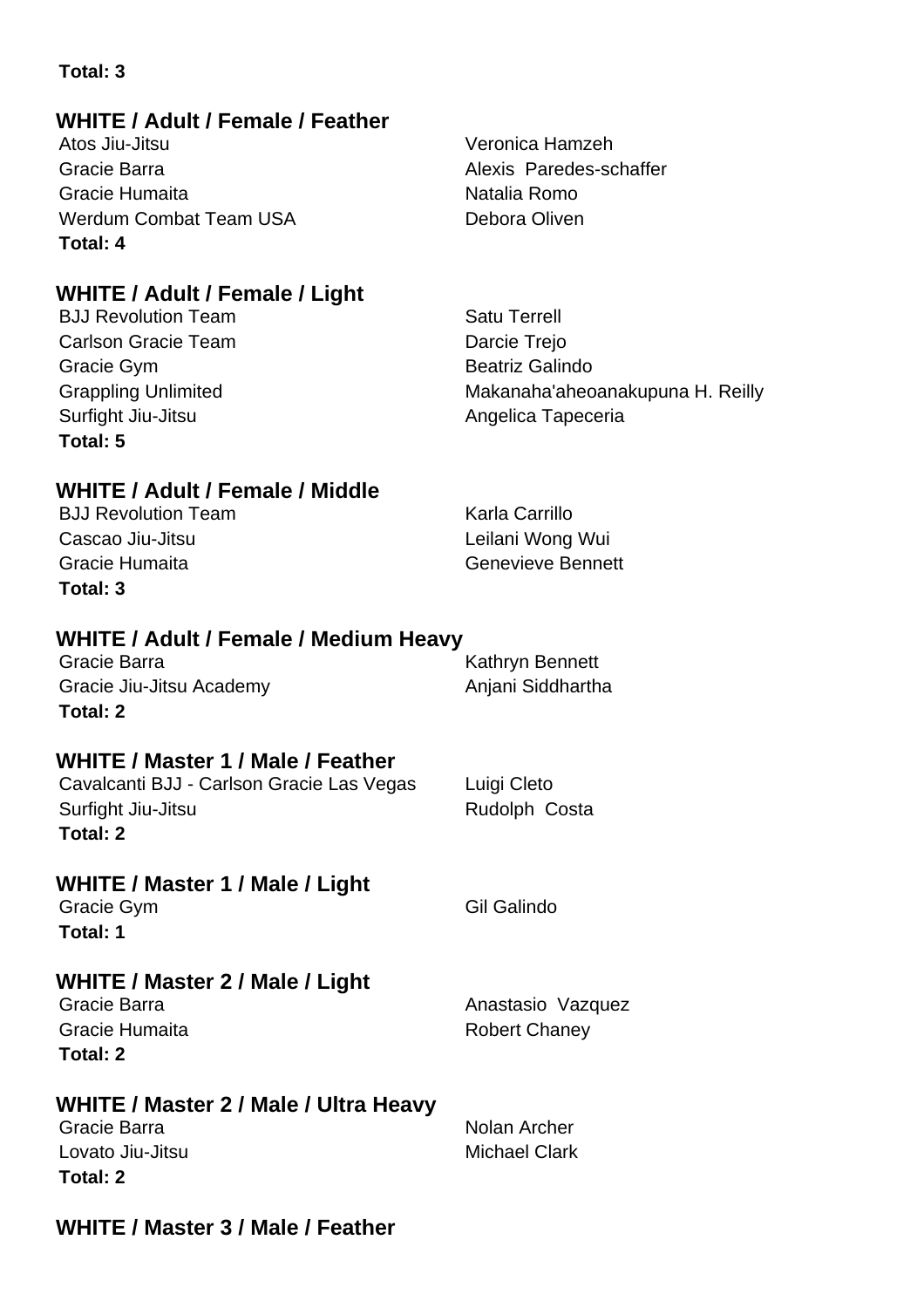Gracie Barra **David Sawcer David Sawcer** Gracie Barra **Shrek Han Total: 2**

## **BLUE / Adult / Male / Rooster**

**Coalition 95 Brian Jake Molinaro Total: 3**

**Coalition 95 Coalition 95** Domingo Rosas Relson Gracie **Brandan Anthony Olivas** Brandan Anthony Olivas

## **BLUE / Adult / Male / Light Feather**

Alliance Los Angeles **Jeff Oyama** Atos Jiu-Jitsu Alexandru Costan Atos Jiu-Jitsu **Negol Varterian** Atos JJ International **Access 19 Aarin Ray Starlin** Cleber Jiu Jitsu brandon moreno Gracie Barra Emmanuel Cruz Ruiz Gracie Barra **Miguel Ceja** Miguel Ceja Gracie Humaita **Ian Felicitas** Gracie Humaita Vue Yang Gracie Morumbi **Beau Brooks** Tinguinha BJJ academy Eric ceballos **Total: 11**

## **BLUE / Adult / Male / Feather**

Alliance **Peynado Brayan** Atos Jiu-Jitsu Mason Monsevais Atos Jiu-Jitsu Vincent Kroff BJJ Revolution Team Camille Clement Easton BJJ Derek Alumbaugh GF Team France Lanoir Lenny Gracie Barra Emmanuel Ortiz Gracie Barra **Nigel Crosby** Gracie Barra JJ **Felix garcia** Jean Jacques Machado BJJ Alex Hernandez Paragon Brazilian Jiu Jitsu Corpus Christi Derek Smith Paragon Brazilian Jiu Jitsu Corpus Christi **Justin Garcia Total: 12**

## **BLUE / Adult / Male / Light**

Alliance Los Angeles **Yue Hong Goh** Atos Jiu-Jitsu **Jesse** Limon Atos Jiu-Jitsu National Said Dunkaev CheckMat **Myles Moudy** CheckMat CheckMat USA Robert Earle Gracie Humaita **fernando** amado

- 
- 
- Gracie Barra Connor James Donaldson Gracie Barra **Michael Arshag Khatchikian**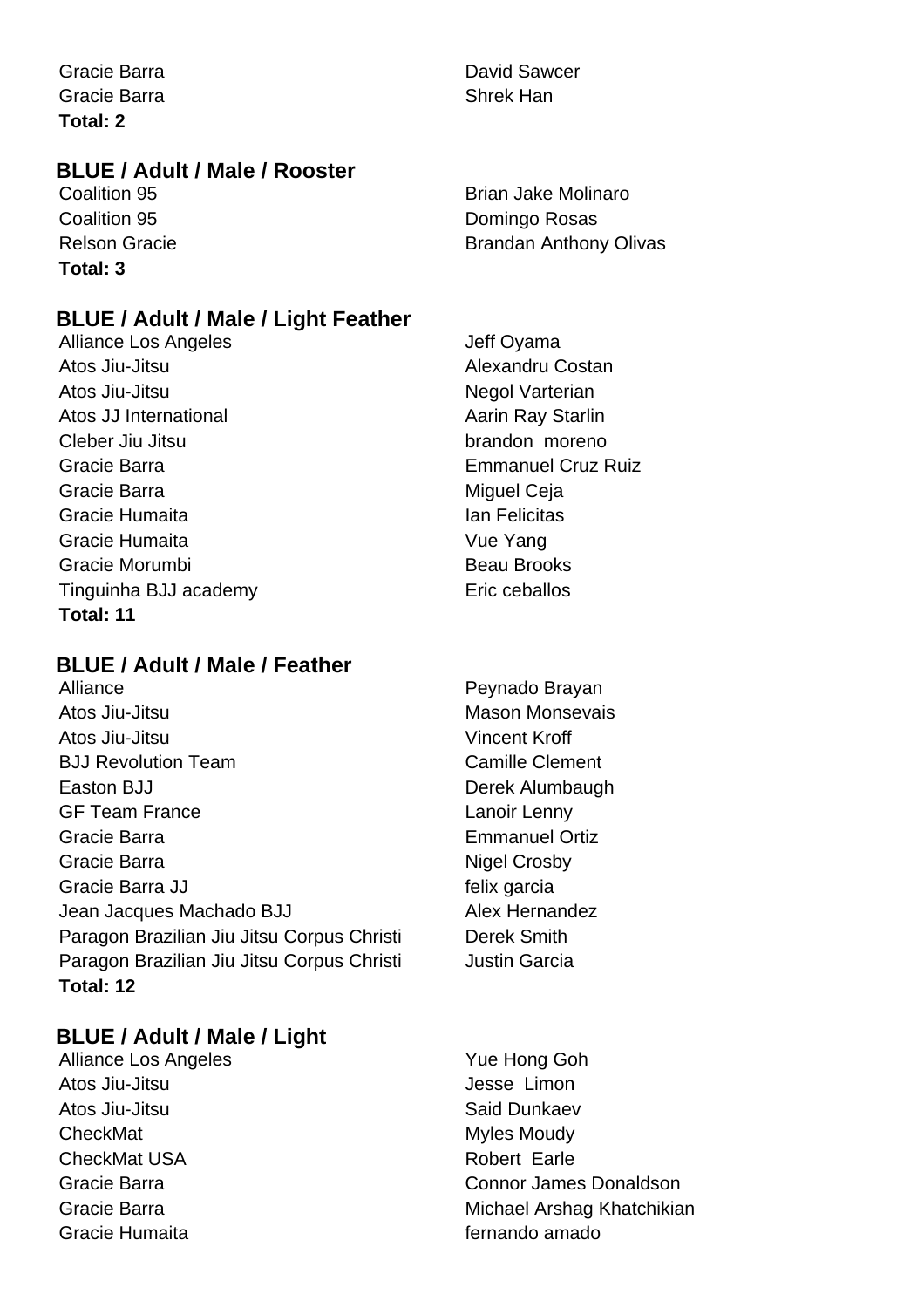Jean Jacques Machado BJJ **Edgar Duran** Nova União USA estado e a estado en Eric Thomas Roberto Traven BJJ William Carvalho Rodrigo Vaghi BJJ andrew wiltse **Total: 12**

## **BLUE / Adult / Male / Middle**

Alliance International **Philippe Merrilees** Alliance Los Angeles **James Chang** Alliance Los Angeles Kyle Cox Atos Jiu-Jitsu dermaine gutierrez BJJ Revolution Team Kirk Post Boran Jiu-Jitsu Samuel Hand Brazil 021 International **Brazil 021** International Gracie Barra **Gracia** Josh Valles Gracie Barra **Kenneth Quan** Gracie Barra JJ Travis Brooks Gracie Humaita **Anthony Campos** Anthony Campos Mario Aiello Brazilian Jiu Jitsu **Taylor Simon Tilston** Tinguinha BJJ academy Benjamin Bieker **Total: 13**

## **BLUE / Adult / Male / Medium Heavy**

Atos Jiu-Jitsu **Zachary Balaban** CheckMat Mason Stoller Gracie Barra Jurgens Jansen Gracie Morumbi **Kevin Crane** Nova Uniao Arizona **Nathan Hagberg** Nathan Hagberg Z-Force BJJ andy cannon **Total: 6**

## **BLUE / Adult / Male / Heavy**

Brazil 021 School of Jiu-Jitsu Spike Schuppisser Cascao Jiu-Jitsu **marques ramos** marques ramos Gracie Barra Cameron Azizi Gracie Humaita **Gracia** Jim Gray **Total: 4**

## **BLUE / Adult / Male / Super Heavy**

Gracie Barra **Shawn Patterson** Shawn Patterson Prime Jiu-Jitsu Center **Lucas** Garcia **Total: 2**

## **BLUE / Adult / Male / Ultra Heavy**

Atos Jiu-Jitsu **Ekjot Swagh** Babalu's Iron Gym **Babalu's Iron Gym** Rick Camarero Clark Gracie Team International **Clark Gracie Team International Total: 3**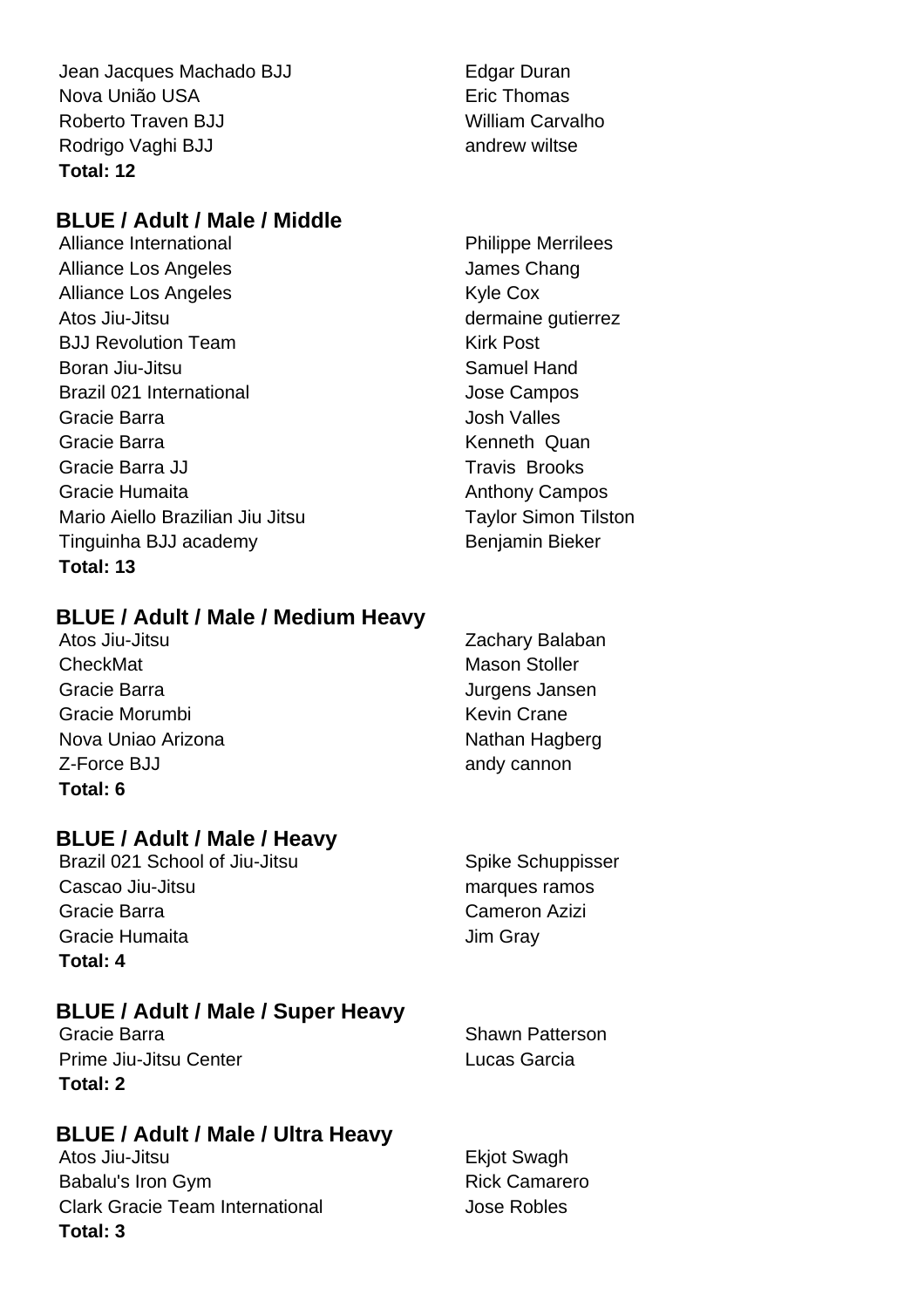| <b>BLUE / Adult / Female / Light Feather</b><br><b>Alliance Los Angeles</b><br>Big John McCarthy's Ultimate Training Academy Megan Allison Parducho<br>Gracie Barra<br>Total: 3 | Cindy Leung<br>Ayong Kim                                                                                      |
|---------------------------------------------------------------------------------------------------------------------------------------------------------------------------------|---------------------------------------------------------------------------------------------------------------|
| <b>BLUE / Adult / Female / Feather</b><br>CheckMat<br>Total: 1                                                                                                                  | <b>Adriana Saire</b>                                                                                          |
| <b>BLUE / Adult / Female / Light</b><br>Atos Jiu-Jitsu<br><b>Carlson Gracie Team</b><br>Easton BJJ<br>New Breed Academy<br><b>TAC Team BJJ</b><br>Total: 5                      | <b>Madison Chase Owning</b><br>Amy Alonso<br>jennifer perez<br>Jenny lopez-armenta<br><b>Nicholle Stoller</b> |
| <b>BLUE / Adult / Female / Middle</b><br>Atos Jiu-Jitsu<br><b>BJJ Revolution Team</b><br>Total: 2                                                                               | <b>Emily Sheil</b><br>julie litman                                                                            |
| <b>BLUE / Adult / Female / Medium Heavy</b><br>Cascao Jiu-Jitsu<br>Total: 1                                                                                                     | <b>Rachael Kaulig</b>                                                                                         |
| <b>BLUE / Master 1 / Male / Feather</b><br><b>BJJ Revolution Team</b><br>Gracie Barra<br>Gracie Barra<br>Yemaso Brazilian Jiu Jitsu<br><b>Total: 4</b>                          | Aaron Peake<br>Daniel Montana<br><b>Francisco Ortiz</b><br><b>Bernard Turner</b>                              |
| BLUE / Master 1 / Male / Light<br>Atos Jiu-Jitsu<br>Gracie Barra<br>Gracie Barra<br>Gracie Humaita<br>Tinguinha BJJ academy<br>Total: 5                                         | Jeffrey Hairston<br>Diogo Maltarollo<br>Michael Johnson<br><b>Luiz Barcelos</b><br>Ryan Kopinski              |
| <b>BLUE / Master 1 / Male / Middle</b><br>Alliance International<br>Gracie Barra<br>Nova Uniao Arizona                                                                          | Carlos Garcia Holguin<br>Cullen Young-Blackgoat<br>Robert Johnson                                             |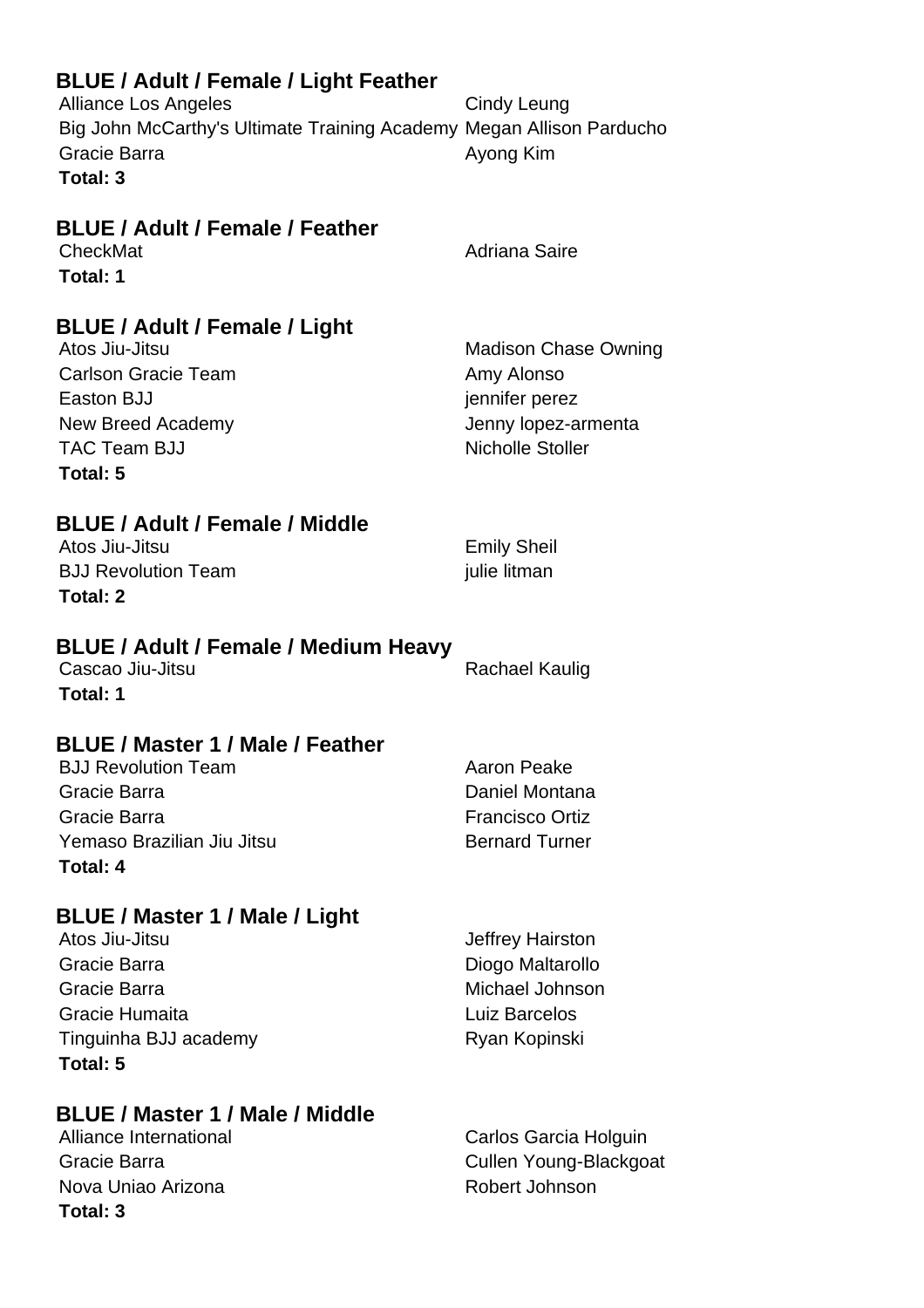| <b>BLUE / Master 1 / Male / Medium Heavy</b><br>Beverly Hills Jiu Jitsu Club                                                              | <b>Ben Walker</b>                                                                            |
|-------------------------------------------------------------------------------------------------------------------------------------------|----------------------------------------------------------------------------------------------|
| <b>Renato Tavares Association</b>                                                                                                         | Adam Vega                                                                                    |
| Total: 2                                                                                                                                  |                                                                                              |
| <b>BLUE / Master 1 / Male / Heavy</b><br>Cleber Jiu Jitsu<br>Gracie Barra<br>Total: 2                                                     | fernando mendez<br>Kenneth Penn                                                              |
| BLUE / Master 1 / Male / Super Heavy<br>Atos Jiu-Jitsu<br><b>Carlson Gracie Team</b><br>Power MMA<br>Total: 3                             | <b>PAUL SAMSON</b><br><b>Brendan Doyle Woodrow</b><br>Joe Tate                               |
| <b>BLUE / Master 1 / Male / Ultra Heavy</b><br><b>CheckMat USA</b><br>Cobra Kai Jiu Jitsu<br>Gracie Humaita<br>Total: 3                   | Dennis Andra<br>Damon Harris<br>kyle ziemann                                                 |
| BLUE / Master 2 / Male / Light<br><b>BJJ Revolution Team</b><br>Gracie Barra<br>Rodrigo Gracie Jiu Jitsu<br>Unified Jiu Jitsu<br>Total: 4 | <b>Brandyn Garske</b><br>Niccolo Rosselli<br><b>Steven James Calderon</b><br><b>Jed Wenz</b> |
| <b>BLUE / Master 2 / Male / Middle</b><br>Cascao Jiu-Jitsu<br>Gracie Barra<br>Total: 2                                                    | chenney chua<br>Danny Sanfellipo                                                             |
| BLUE / Master 2 / Male / Medium Heavy<br>Gracie Barra<br>Gracie Humaita<br>Total: 2                                                       | <b>Scott Schroeder</b><br>Josh Lannon                                                        |
| <b>BLUE / Master 2 / Male / Heavy</b><br>Gracie Barra<br>Total: 1                                                                         | Jaime Luna                                                                                   |
| BLUE / Master 2 / Male / Ultra Heavy<br>Cascao Jiu-Jitsu<br>Total: 1                                                                      | <b>MARIO OLSSON</b>                                                                          |

## **BLUE / Master 3 / Male / Feather**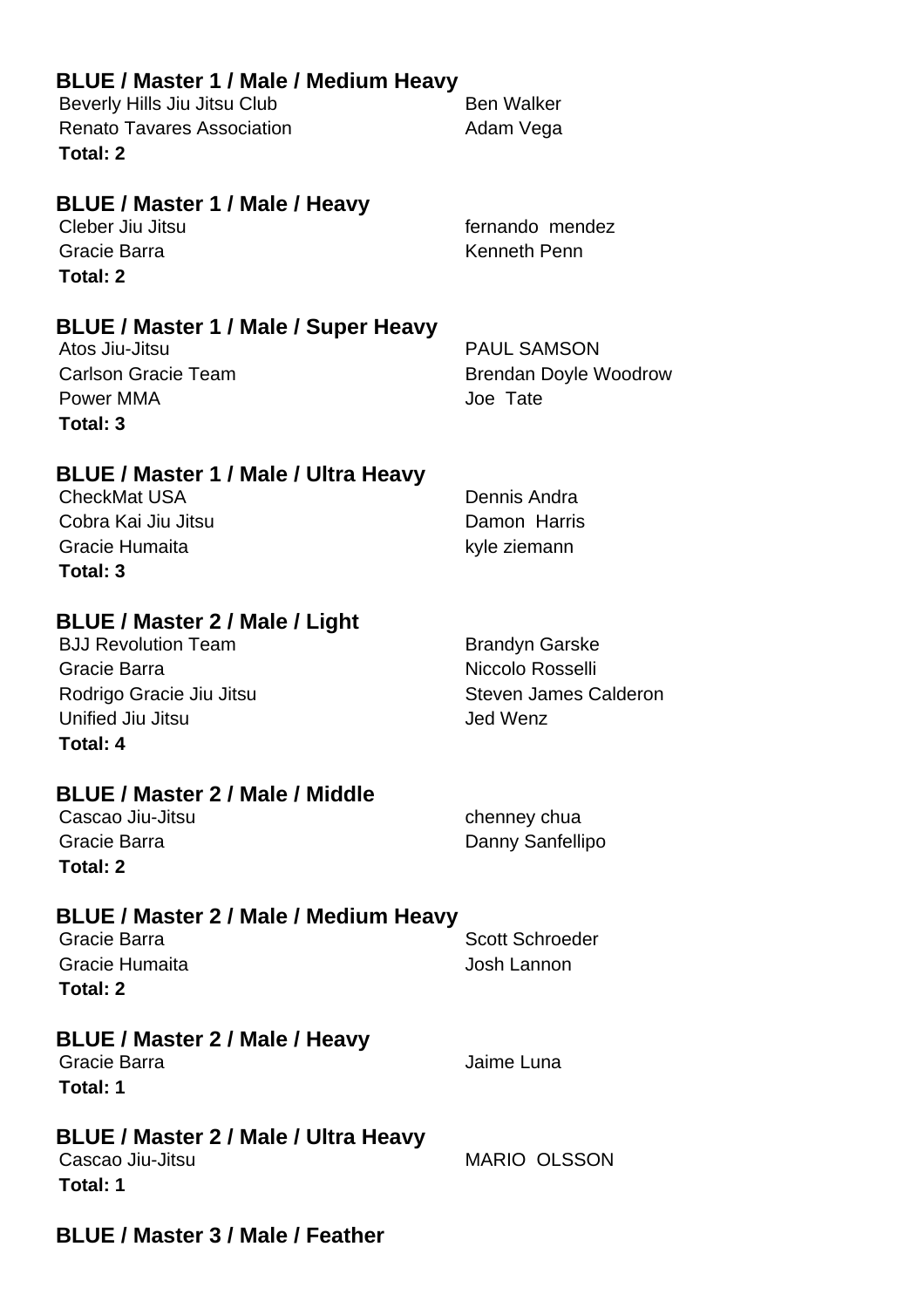| <b>Boston BJJ</b>                           | Piotr Sapinski               |
|---------------------------------------------|------------------------------|
| Total: 1                                    |                              |
| BLUE / Master 3 / Male / Light              |                              |
| Gracie Barra                                | Mark Danner                  |
| Renzo Gracie Mexico                         | Ivan Rodríguez               |
| Total: 2                                    |                              |
| BLUE / Master 3 / Male / Middle             |                              |
| Alliance Los Angeles                        | Gabriel Fleiderman           |
| Gracie Barra                                | Ronald Sayo                  |
| Ralph Gracie Jiu-Jitsu Berkeley             | <b>Max Schultz</b>           |
| Total: 3                                    |                              |
| <b>BLUE / Master 3 / Male / Super Heavy</b> |                              |
| Alliance Los Angeles                        | <b>Marlon Cordell Ransom</b> |
| Gracie Humaita                              | Lincoln Green Jr             |
| Total MMA Studio (BTT Orange County)        | <b>Robert Goodloe</b>        |

## **BLUE / Master 3 / Male / Ultra Heavy**

Cobra Kai Jiu Jitsu Joe Viola Gracie Barra **Roderick Valerio** Roderick Valerio Ralph Gracie Jiu-Jitsu Berkeley Vince Lane **Total: 3**

**Total: 3**

## **PURPLE / Adult / Male / Rooster**

Jean Jacques Machado BJJ Michael Gatus Mario Aiello Brazilian Jiu Jitsu **Richard Allen Salas Total: 2**

## **PURPLE / Adult / Male / Light Feather**

| Atos Jiu-Jitsu     | Nicholas Bohli       |
|--------------------|----------------------|
| Gracie Barra       | Max Goldberg         |
| Gracie Barra       | <b>Patrick Roxas</b> |
| Nova Uniao Arizona | Daniel O'Donnell     |
| Total: 4           |                      |

## **PURPLE / Adult / Male / Feather**

Alliance Julio Andres Fernandez Chapa Atos Jiu-Jitsu **Spencer Nogawa** Cascao Jiu-Jitsu **Eduardo Sandoval** Nova Uniao Arizona Nathan Bricker **Total: 5**

## **PURPLE / Adult / Male / Light**

Heroes Martial Arts **Edward Nicholas Borbon** 

Atos Jiu-Jitsu **Atos Jiu-Jitsu Rolando Samson**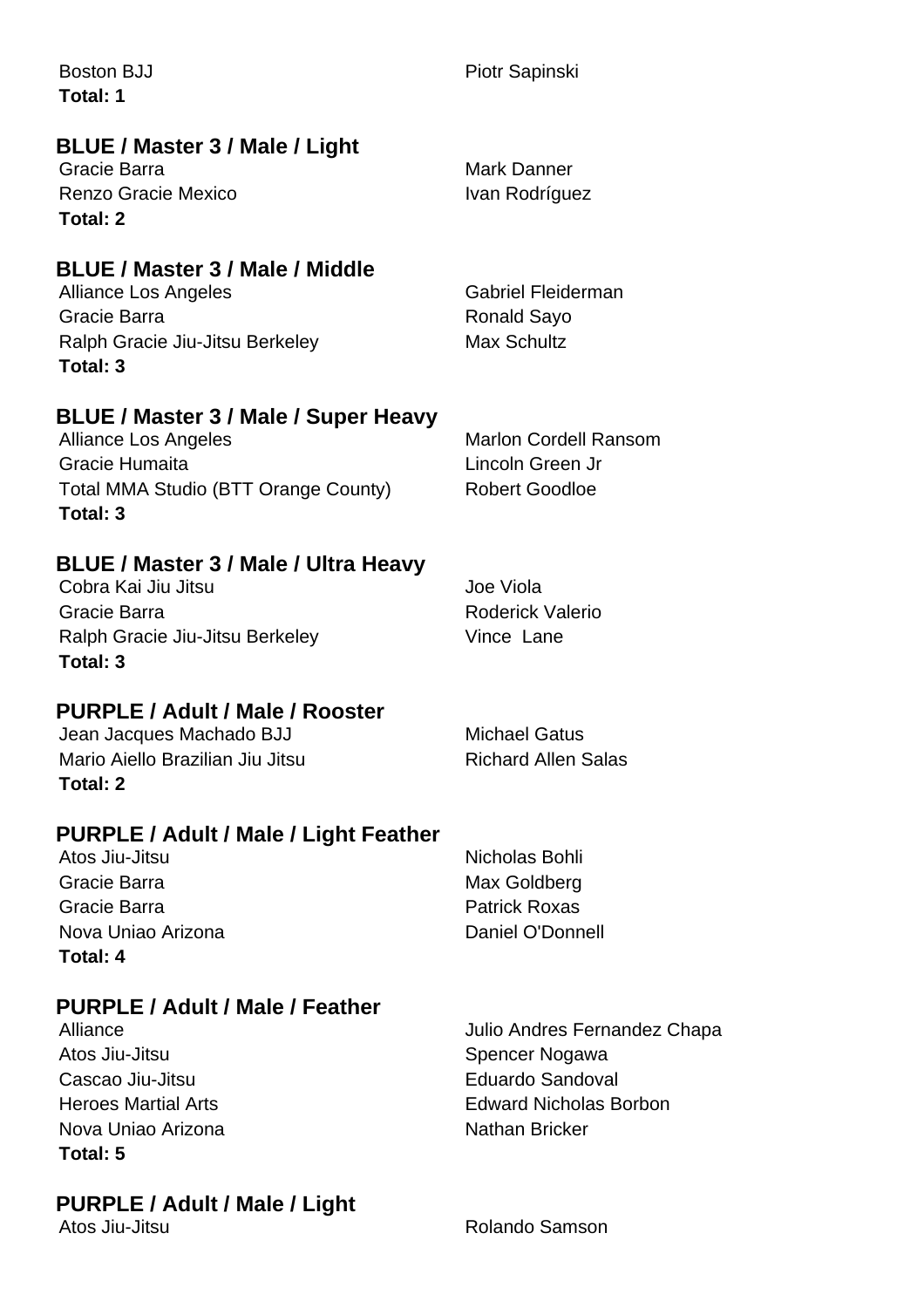| <b>Combat Base</b>         | Juan Londono          |
|----------------------------|-----------------------|
| Gracie Barra               | <b>Andrew Daniel</b>  |
| Gracie Elite Team          | John Alexande         |
| <b>Heroes Martial Arts</b> | Jeremy Jackso         |
| Jean Jacques Machado BJJ   | Jacob Lanier          |
| Lotus Club Jiu-Jitsu       | <b>Tyson Antillon</b> |
| Total: 7                   |                       |

## **PURPLE / Adult / Male / Middle**

Alliance Irvin Peynado Alliance Los Angeles Tony Moarbes Atos Jiu-Jitsu Daniel-Shea Garcia Stolfi Brasa Caio Terra **Brasa Caio Terra Benjamin Silva IV** Brazilian Top Team Long Beach Francisco Manuel Gutierrez Lotus Club Jiu-Jitsu **Luke DeRobbio** Tim Burrill Brazilian Jiu-Jitsu **Vinicius Canabarro** Zenith BJJ - Las Vegas **Damien Aaron Nitkin Total: 8**

Andrew Daniel Patlan John Alexander Ryan Jeremy Jackson Jacob Lanier **Tyson Antillon** 

## **PURPLE / Adult / Male / Medium Heavy**

Atos Jiu-Jitsu **Kawika Yoneda** Atos Jiu-Jitsu Pete O'Neal Brazilian Top Team Long Beach Raymond Mugica Jr. Jean Jacques Machado BJJ andrew honea Ralph Gracie Jiu-Jitsu Berkeley **Ashkan Moghaddam Total: 5**

## **PURPLE / Adult / Male / Heavy**

Brasa Caio Terra **Ryan Walsh** Gracie Barra **Alex Jones** Alex Jones Gracie Barra Chad Shaule SoNo BJJ Lance Kaanoi **Total: 4**

## **PURPLE / Adult / Male / Super Heavy**

| Total: 2            |                               |
|---------------------|-------------------------------|
| Ribeiro Jiu-Jitsu   | <b>Brandon Martin-Frazier</b> |
| Excel Jiu-Jitsu MMA | Jonathan Cobb                 |

## **PURPLE / Adult / Male / Ultra Heavy**

BJJ Revolution Team Jesse Johnson CheckMat USA Jose Villarreal Gracie Humaita **Vijay Hemanchal Total: 3**

## **PURPLE / Adult / Female / Rooster**

Cascao Jiu-Jitsu **Melissa** Chua **Total: 1**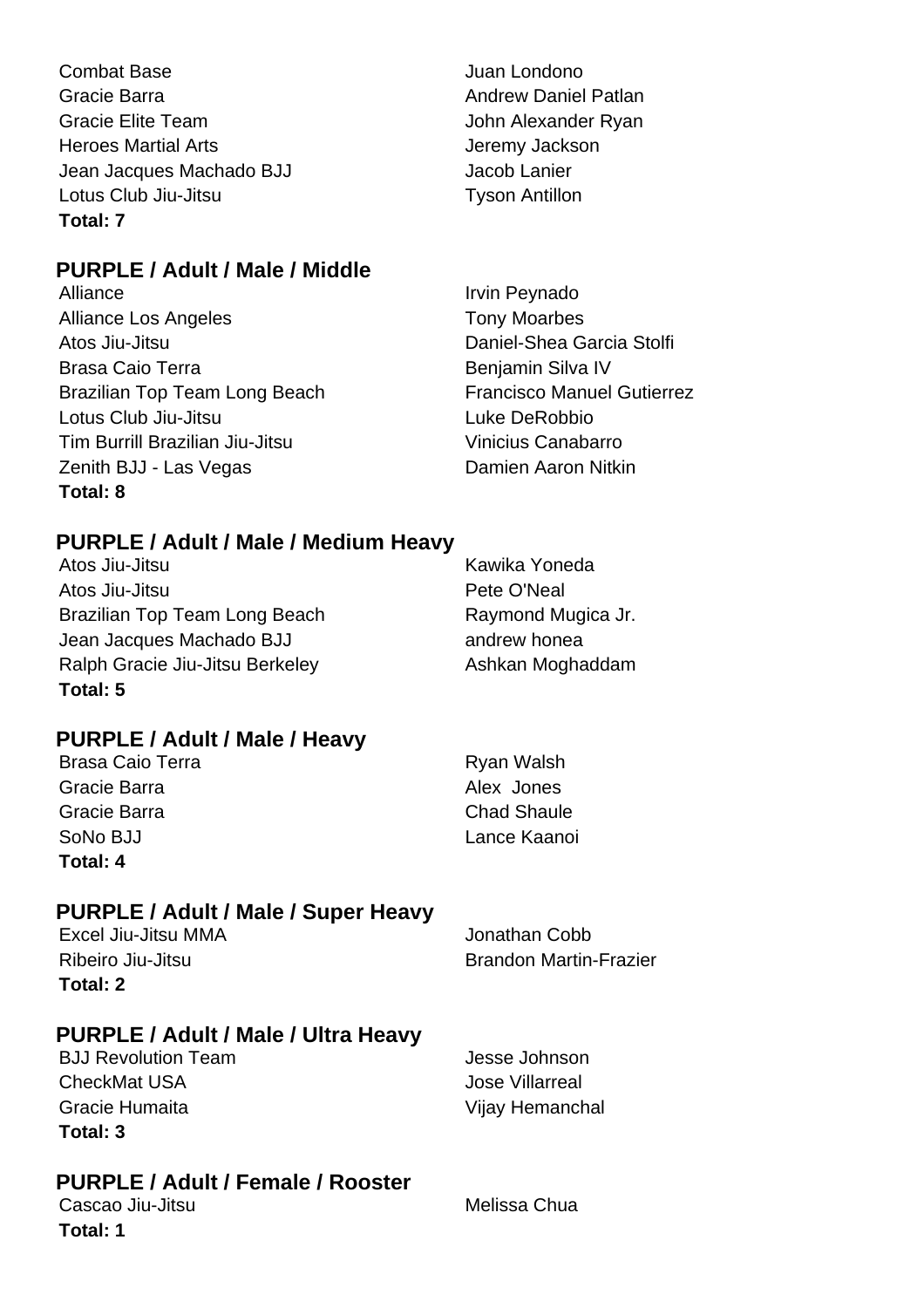| PURPLE / Adult / Female / Feather<br>Cascao Jiu-Jitsu<br>Total: 1                                                       | Mylene Ramos Manalo                                  |
|-------------------------------------------------------------------------------------------------------------------------|------------------------------------------------------|
| <b>PURPLE / Adult / Female / Light</b><br><b>BJJ Revolution Team</b><br>Total: 1                                        | Vera Brown                                           |
| PURPLE / Adult / Female / Medium Heavy<br>Renzo Gracie LA<br>Total: 1                                                   | Lilach Etgar                                         |
| PURPLE / Adult / Female / Heavy<br><b>BJJ Revolution Team</b><br>Lotus Club Jiu-Jitsu<br>Total: 2                       | leah mancillas<br>Tara White                         |
| PURPLE / Master 1 / Male / Light Feather<br>Atos Jiu-Jitsu<br>Gracie Barra<br>Jean Jacques Machado BJJ<br>Total: 3      | jason debruyn<br>Alfredo Munoz<br>Arby Magtibay      |
| PURPLE / Master 1 / Male / Light<br>Cleber Jiu Jitsu<br>Gracie Barra<br>Gracie Barra<br>Total: 3                        | Kyung Yoon<br><b>Chris Spanellis</b><br>Omar Quijano |
| PURPLE / Master 1 / Male / Medium Heavy<br>Surfight Jiu-Jitsu<br>Total: 1                                               | Daniel Carlson                                       |
| PURPLE / Master 1 / Male / Ultra Heavy<br>Ralph Gracie Jiu-Jitsu Berkeley<br>Total: 1                                   | <b>Ahmed White</b>                                   |
| PURPLE / Master 2 / Male / Light<br><b>Gracie Fighter</b><br>Ralph Gracie Jiu-Jitsu Berkeley<br>Total: 2                | <b>Justin Nero</b><br>Rafael Garcia Maciel           |
| PURPLE / Master 2 / Male / Ultra Heavy<br>Braga Fight Team - Los Angeles<br><b>Elite Mixed Martial Arts</b><br>Total: 2 | <b>Roy Palacios</b><br><b>Shannon Smith</b>          |

## **PURPLE / Master 3 / Male / Light**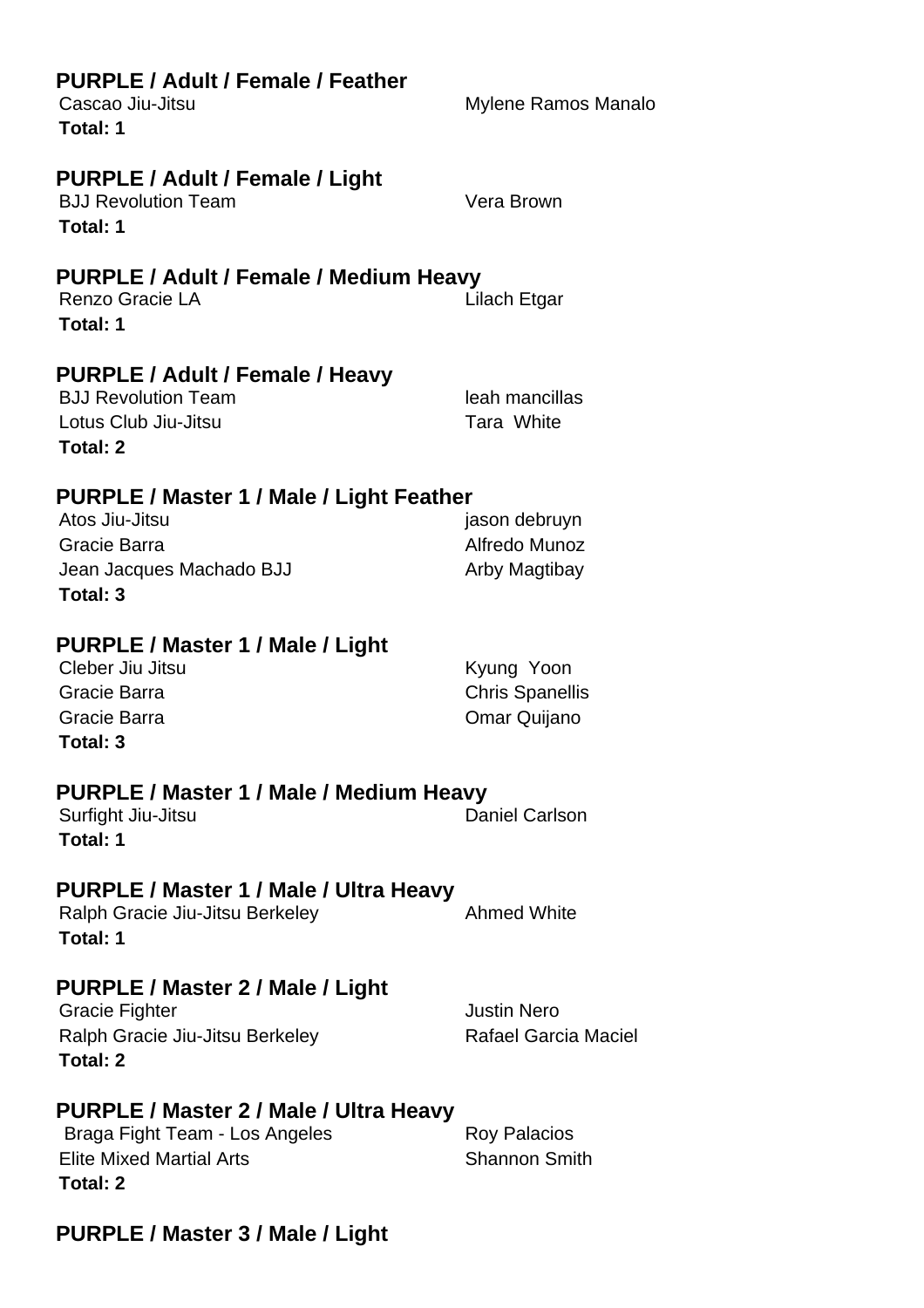| CheckMat<br>Gracie Barra<br><b>Total: 2</b>                                                                                                                        | mike vafadar<br>Michael Chungsik Yun                                                                                       |
|--------------------------------------------------------------------------------------------------------------------------------------------------------------------|----------------------------------------------------------------------------------------------------------------------------|
| PURPLE / Master 3 / Male / Middle<br>Gracie Barra<br>Ralph Gracie OC<br>Total: 2                                                                                   | <b>Bobby Walker</b><br>Jeff Rohn                                                                                           |
| PURPLE / Master 3 / Male / Medium Heavy<br>Camarillo Jiu Jitsu<br>Total: 1                                                                                         | <b>Rodney Fronce</b>                                                                                                       |
| PURPLE / Master 3 / Male / Heavy<br>New Breed Academy<br>Total: 1                                                                                                  | <b>Clarence Chaney</b>                                                                                                     |
| PURPLE / Master 3 / Male / Ultra Heavy<br><b>Werdum Combat Team USA</b><br>Total: 1                                                                                | Julio Olimpio Melo de Araujo                                                                                               |
| BROWN / Adult / Male / Light Feather<br>Alliance Los Angeles<br><b>Rebellion Academy</b><br><b>Total: 2</b>                                                        | Henry Iribe<br><b>William Baldwin</b>                                                                                      |
| <b>BROWN / Adult / Male / Feather</b><br><b>Alliance Los Angeles</b><br>Cascao Jiu-Jitsu<br>Gracie Barra<br>Total: 3                                               | <b>Isaac Doederlein</b><br><b>Erick Vargas</b><br><b>lan Sanders</b>                                                       |
| BROWN / Adult / Male / Light<br>Gracie Fighter<br>Gracie Humaita<br>Gracie Humaita<br>Nova Uniao Arizona<br>Phenom Brazilian Jiu-Jitsu - Orange County<br>Total: 5 | <b>Andrew Santino Miranda</b><br><b>James Vinston Nival</b><br>Yago Nanci Espíndola<br>Jonathan Van Buren<br>Sergio Zuniga |
| BROWN / Adult / Male / Medium Heavy<br>American Top Team<br>Atos Jiu-Jitsu<br><b>Equipe Marcio Rodrigues</b><br>Gracie Humaita<br>Nova Uniao Arizona<br>Total: 5   | Jason Howard High<br>Nisar Amin Loynab<br>Lucas Daniel Silva Barbosa<br>Kristoffer Erik Nielsen<br>Daniel Hampton          |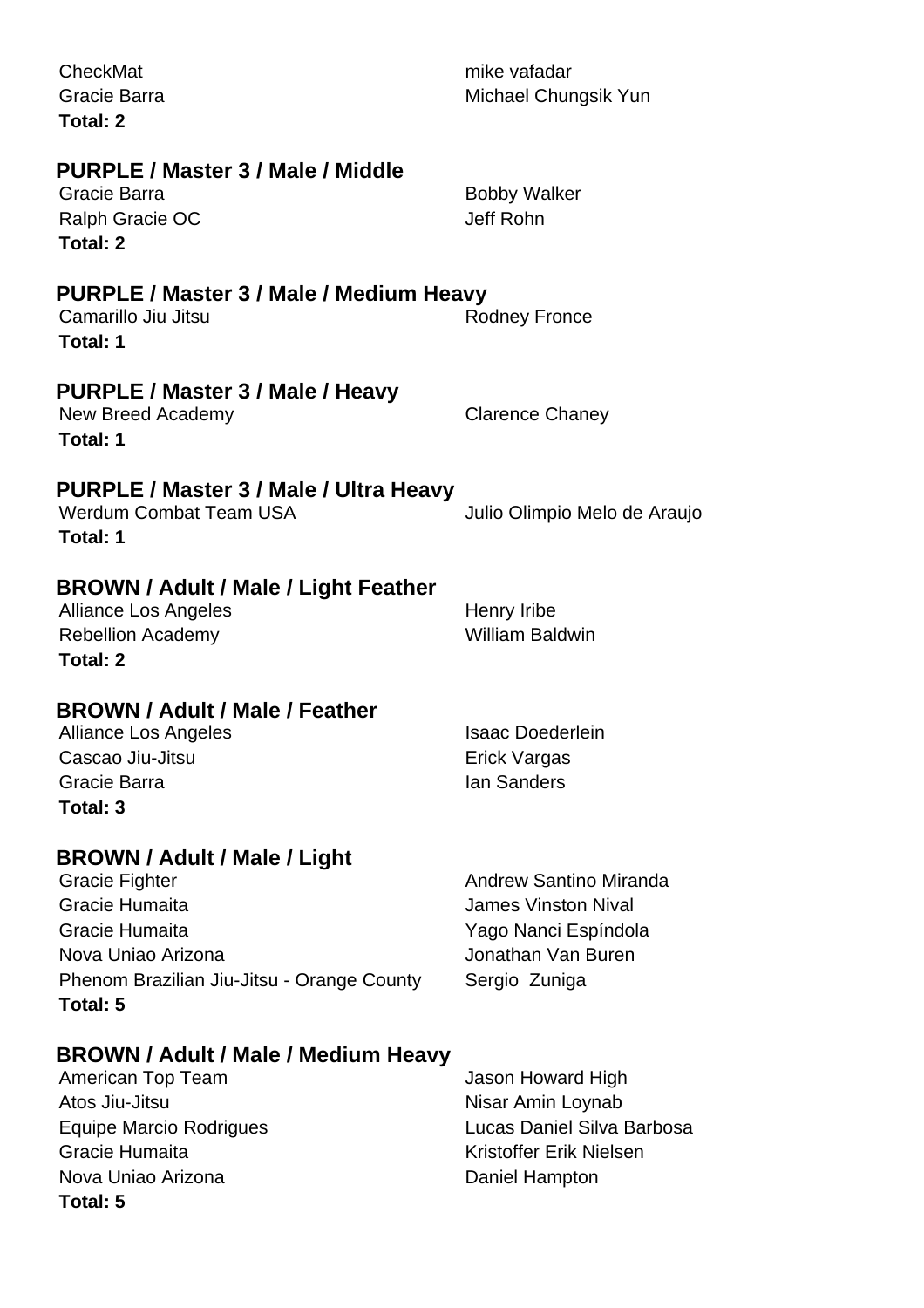| <b>BROWN / Adult / Male / Heavy</b> |  |
|-------------------------------------|--|
|-------------------------------------|--|

Coachella Valley BJJ William Ross Nyman GF Team Ohio **Alexandre Bueno de Oliveira** Gracie Humaita Gabriel Barbosa Checco Ralph Gracie **Adam Geoffrey Dunkel** 

## **BROWN / Adult / Male / Super Heavy**

Gracie Barra **Chase A Tagart** Chase A Tagart Gracie Humaita Guilherme De Lima **Total: 2**

## **BROWN / Adult / Male / Ultra Heavy**

Crossroads Brazilian Jiu-Jitsu **Paulo V Canabarro** Gracie Barra Louis Mario Villarreal **Total: 2**

## **BROWN / Master 1 / Male / Light Feather**

Gracie Humaita Cresencio Zamora **Total: 1**

## **BROWN / Master 1 / Male / Feather**

AB Mixed Martial Arts Academy Robert Arnold Gracie Barra **Aubrey Isaac Koenig** Aubrey Isaac Koenig **Total: 2**

## **BROWN / Master 1 / Male / Middle**

Gracie Fighter Sean Nikmorad Gracie Humaita **Mark Hidalgo** Mark Hidalgo Ribeiro Jiu-Jitsu **Rudy Galima Total: 3**

## **BROWN / Master 1 / Male / Ultra Heavy**

**Total: 2**

Gracie Elite Team Brandon Lee Cunningham Roberto Traven BJJ Daniel Joshua Priebe

## **BROWN / Master 2 / Male / Light**

Gracie Humaita **Matthew Tomewo Taira** Matthew Tomewo Taira Tinguinha BJJ academy Angel Paul Lopez **Total: 3**

BJJ Revolution Team **Cristiano Morais E** Silva

## **BROWN / Master 2 / Male / Middle**

**Total: 2**

Alliance Atlanta **Jeffery Michael Donovan** Brasa Caio Terra **Mario Alonso Gaxiola**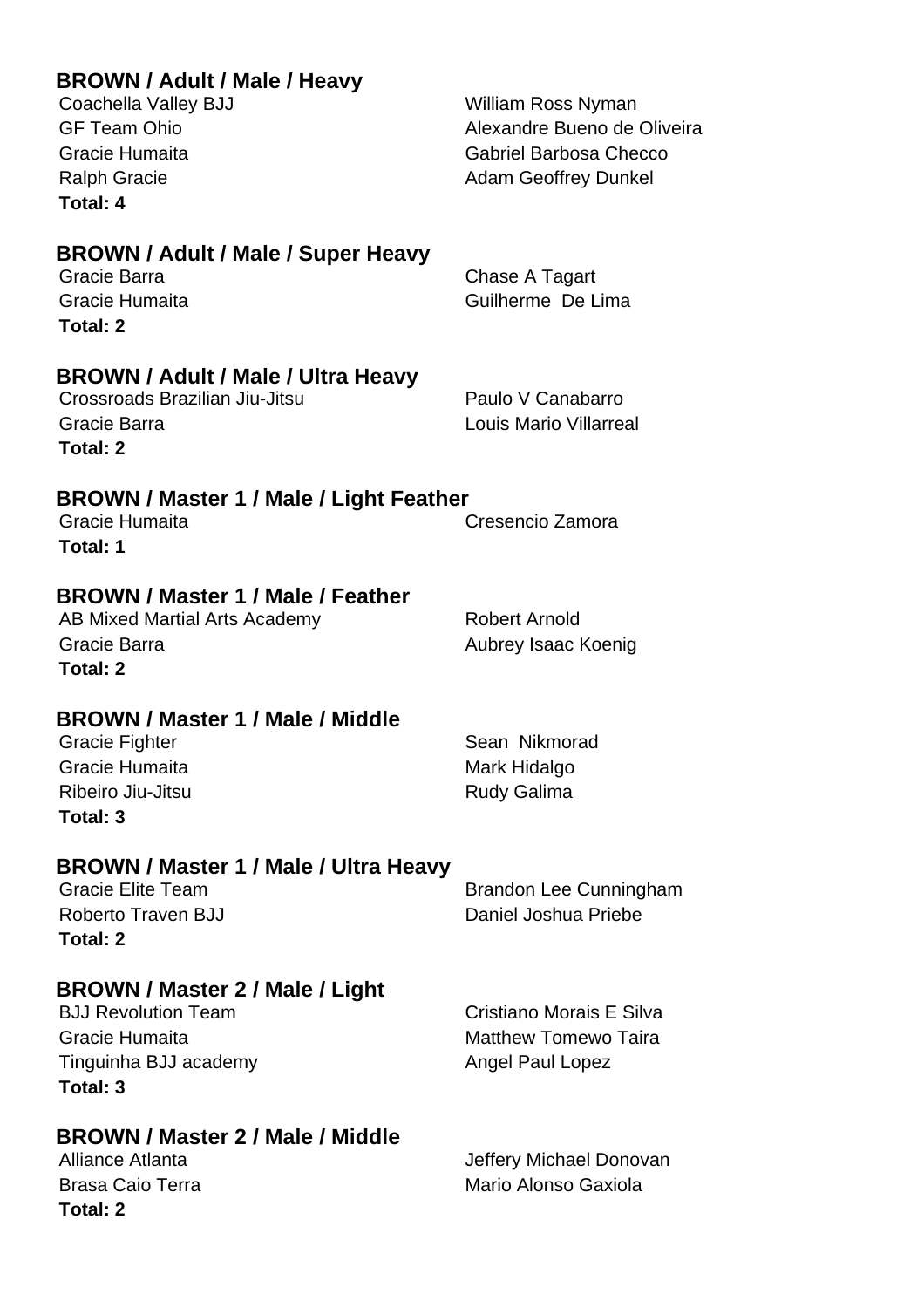| Paragon BJJ Academy<br>Total: 1                                                                                                     | Nico Vrataric                                                                                                                        |
|-------------------------------------------------------------------------------------------------------------------------------------|--------------------------------------------------------------------------------------------------------------------------------------|
| BROWN / Master 2 / Male / Super Heavy<br>Atos Jiu-Jitsu<br>Cascao Jiu-Jitsu<br>Jean Jacques Machado BJJ<br>Total: 3                 | <b>Ferrid Kheder</b><br>Darrell Zachary Payne<br><b>Greg Hamilton</b>                                                                |
| BROWN / Master 3 / Male / Heavy<br>Gracie Barra<br><b>Gracie Elite Team</b><br>Zenith BJJ - Las Vegas<br>Total: 3                   | <b>Edward Lee McGowan</b><br><b>Thorin Oakenshield Ryan</b><br><b>Robert Hrcka</b>                                                   |
| <b>BROWN / Master 3 / Male / Ultra Heavy</b><br>Cleber Jiu Jitsu<br>Total: 1                                                        | <b>Niels Sondergaard Burgess</b>                                                                                                     |
| <b>BLACK / Adult / Male / Feather</b><br><b>Brasa CTA</b><br><b>Brasa CTA</b><br><b>NULO</b><br>Total: 3                            | Osvaldo Augusto Honorio Moizinho<br>Samir José Chantre Dahás<br><b>NUL0</b>                                                          |
| <b>BLACK / Adult / Male / Middle</b><br>CheckMat<br>Coalition 95<br><b>GF Team Ohio</b><br>Gracie Barra<br>Gracie Barra<br>Total: 5 | Marcelo França Mafra<br>Nathan Albrecht Mendelsohn<br>Vitor Henrique Silva Oliveira<br>Magid Hage IV<br>Rodrigo Lamounier de Freitas |
| <b>BLACK / Adult / Male / Heavy</b><br><b>GF Team</b><br>Gracie Barra<br><b>Team Link</b><br>Yemaso Brazilian Jiu Jitsu<br>Total: 4 | <b>Gabriel Kitober Vieira</b><br>Lucas Rocha de Freitas<br>Vinicius Agudo Silva<br><b>Eliot Andrew Kelly</b>                         |

# **BLACK / Adult / Male / Ultra Heavy**<br>Caio Terra Association Brasil

**BROWN / Master 2 / Male / Heavy**

**Total: 4**

Yuri Costa Simões M. da Silva Gracie Barra Gustavo dos Santos Pires Lovato Jiu-Jitsu **James Richard Puopolo** Roberto Traven BJJ **Carlos Eduardo de Araujo Farias**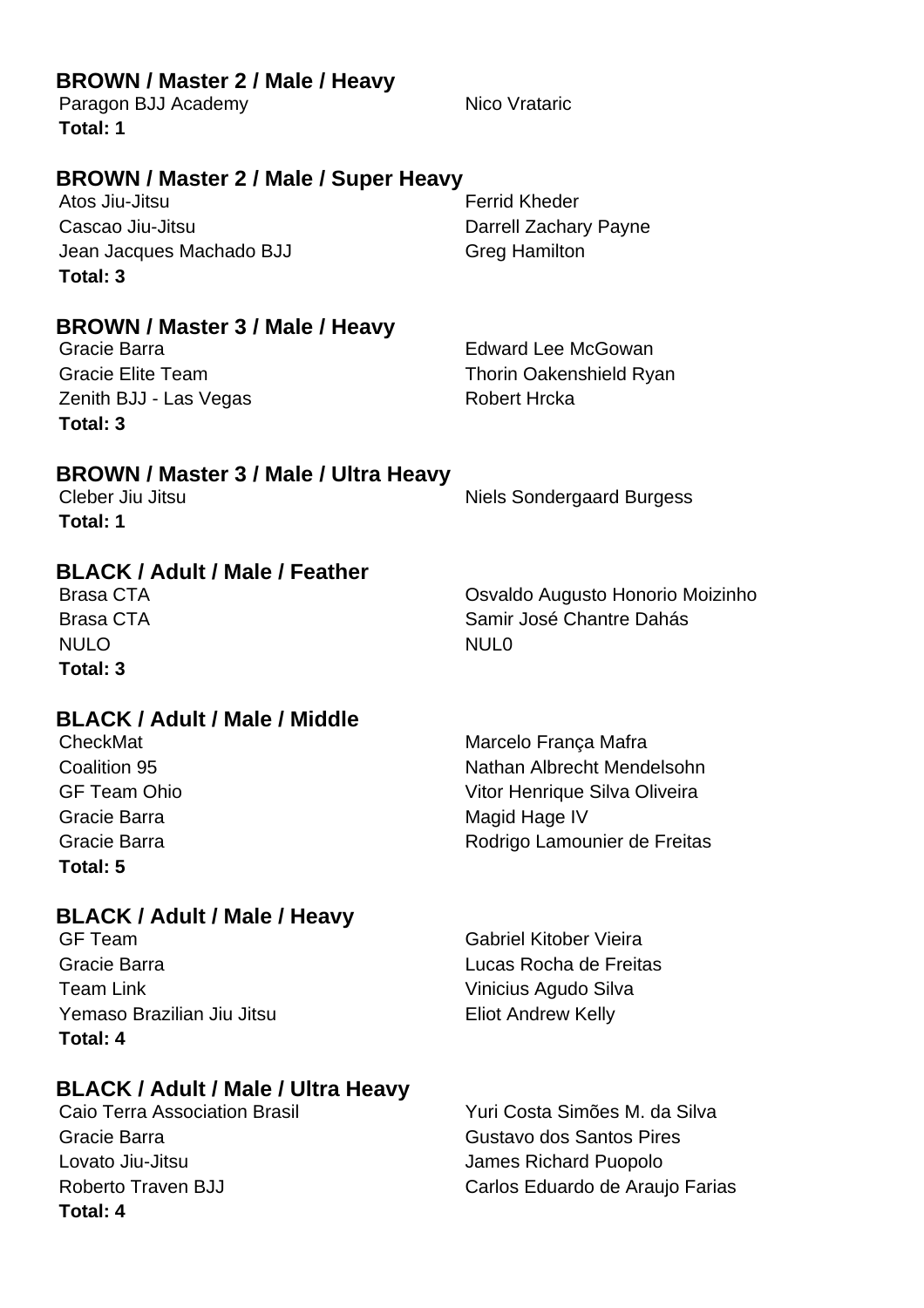| <b>BLACK / Adult / Female / Feather</b><br>Gracie Humaita<br>Total: 1                                                        | Mackenzie Lynne Dern                                                    |
|------------------------------------------------------------------------------------------------------------------------------|-------------------------------------------------------------------------|
| <b>BLACK / Adult / Female / Heavy</b><br>Gracie Barra<br>Total: 1                                                            | Ana Laura Gonçalves Cordeiro                                            |
| <b>BLACK / Master 1 / Male / Feather</b><br>Colisão Jiu-Jitsu<br>Guillobel Brazilian Jiu-Jitsu<br>Total: 2                   | Rinaldo Aparecido Antônio<br>Andre Luiz Cecilio Roriz Pontes            |
| <b>BLACK / Master 1 / Male / Middle</b><br>Nova Geração<br>Soul Fighters BJJ Connecticut<br>Total: 2                         | João Cândido Santos M. Leitão<br>Rafael Monteiro Barbosa                |
| BLACK / Master 1 / Male / Medium Heavy<br>Brazilian Top Team Long Beach<br><b>CheckMat USA</b><br>Gracie Humaita<br>Total: 3 | Omar Sabha<br>Gustavo Luchetti Caram<br><b>Anthony Michael Giordano</b> |
| BLACK / Master 1 / Male / Super Heavy<br><b>CheckMat USA</b><br>Nova União USA<br>Total: 2                                   | João Francisco de Moraes Assis<br>Marcelo Meleiro                       |
| <b>BLACK / Master 1 / Male / Ultra Heavy</b><br>Cascao Jiu-Jitsu<br>Total: 1                                                 | <b>Christopher Gene Engle</b>                                           |
| BLACK / Master 2 / Male / Heavy<br>Cascao Jiu-Jitsu<br>Total: 1                                                              | <b>Walter Fontes Vital Jr</b>                                           |
| <b>BLACK / Master 2 / Male / Super Heavy</b><br><b>Balance</b><br>Total: 1                                                   | Louis De La Pena                                                        |
| <b>BLACK / Master 3 / Male / Feather</b><br>Gracie Humaita<br>Total: 1                                                       | <b>Wellington Leal Dias</b>                                             |
| BLACK / Master 3 / Male / Light<br>Andre Maneco BJJ<br>Gracie Barra                                                          | <b>Andre Luiz Leite</b><br>Maximilian R Goldberg                        |